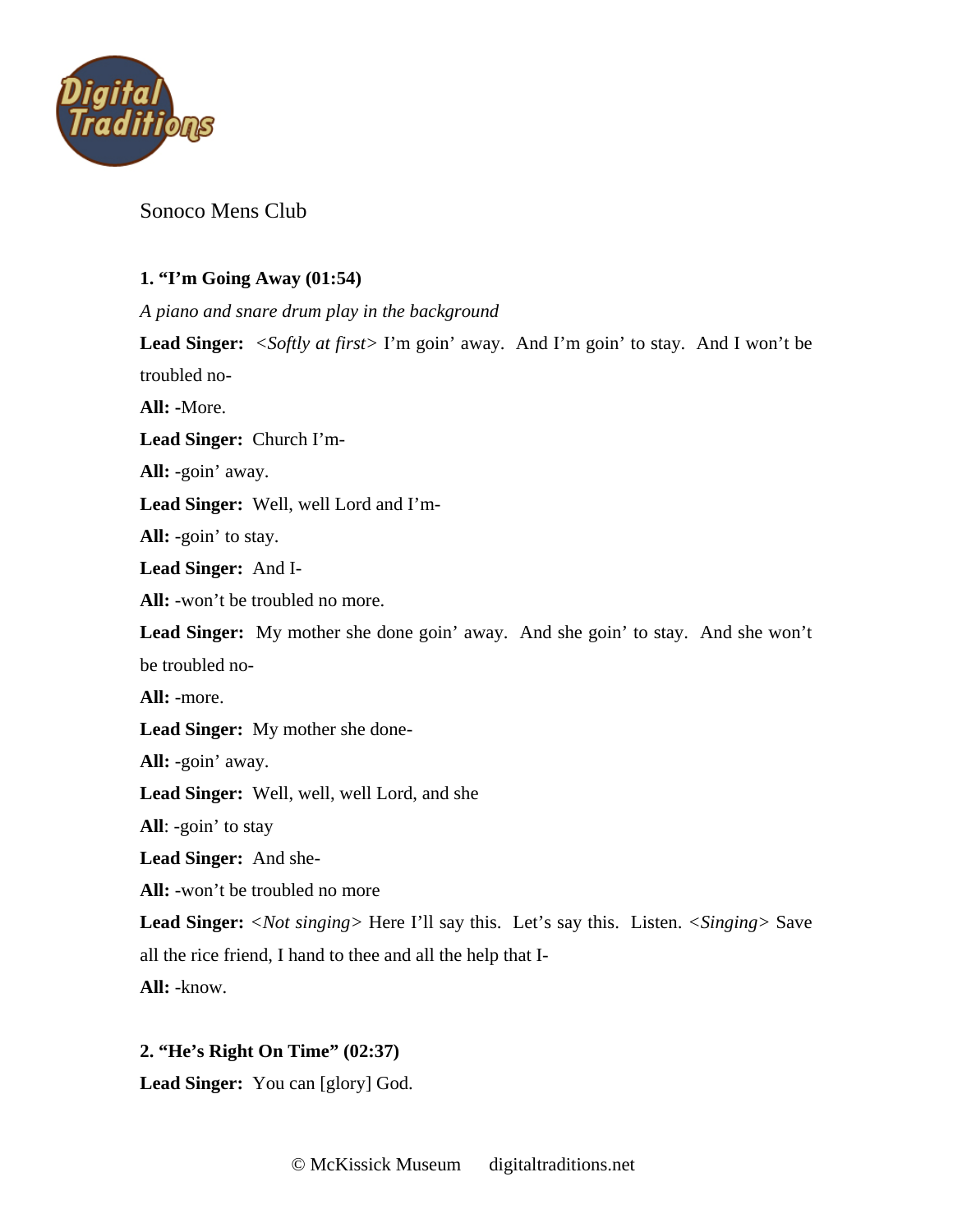**Others:** [????]

**Lead Singer:** You got to-

**All:** -trust me. And give and tithe.

**Lead Singer:** Whoa, don't-

**Others:** -don't matter how long it takes.

**Lead Singer:** Well listen, he's a God, [you can hug me]. He'll be there, you don't have

to worry. I told He-

**Others:** Stay now!

**Lead Singer:** Lord-

**Others:** Stop when you want!

**Lead Singer:** I heard Him say

**Others:** Oh Lord!

**Lead Singer:** Whoa, he's a right on time.

**Others**: He's right on time.

**Lead Singer:** I know he's our bud and [omiega]. He's a man-

**Others:** -man that [????]

Lead Singer: Oh yes He is. He is God all by himself. Said He don't

**Others:** -don't need nobody else.

**Lead Singer:** I know he-

**Others:** Stay now!

**Lead Singer:** Lord-

**Others:** Stop when you want!

**Lead Singer:** I heard him say.

**Others:** Oh Lord!

**Lead Singer:** Whoa, he's a right on time.

**Others:** He's right on time.

**Lead Singer:** He's right on time.

**Others:** He's right on time.

**Lead Singer:** He's right on time.

**Others:** He's right on time.

**Lead Singer:** He's right on time.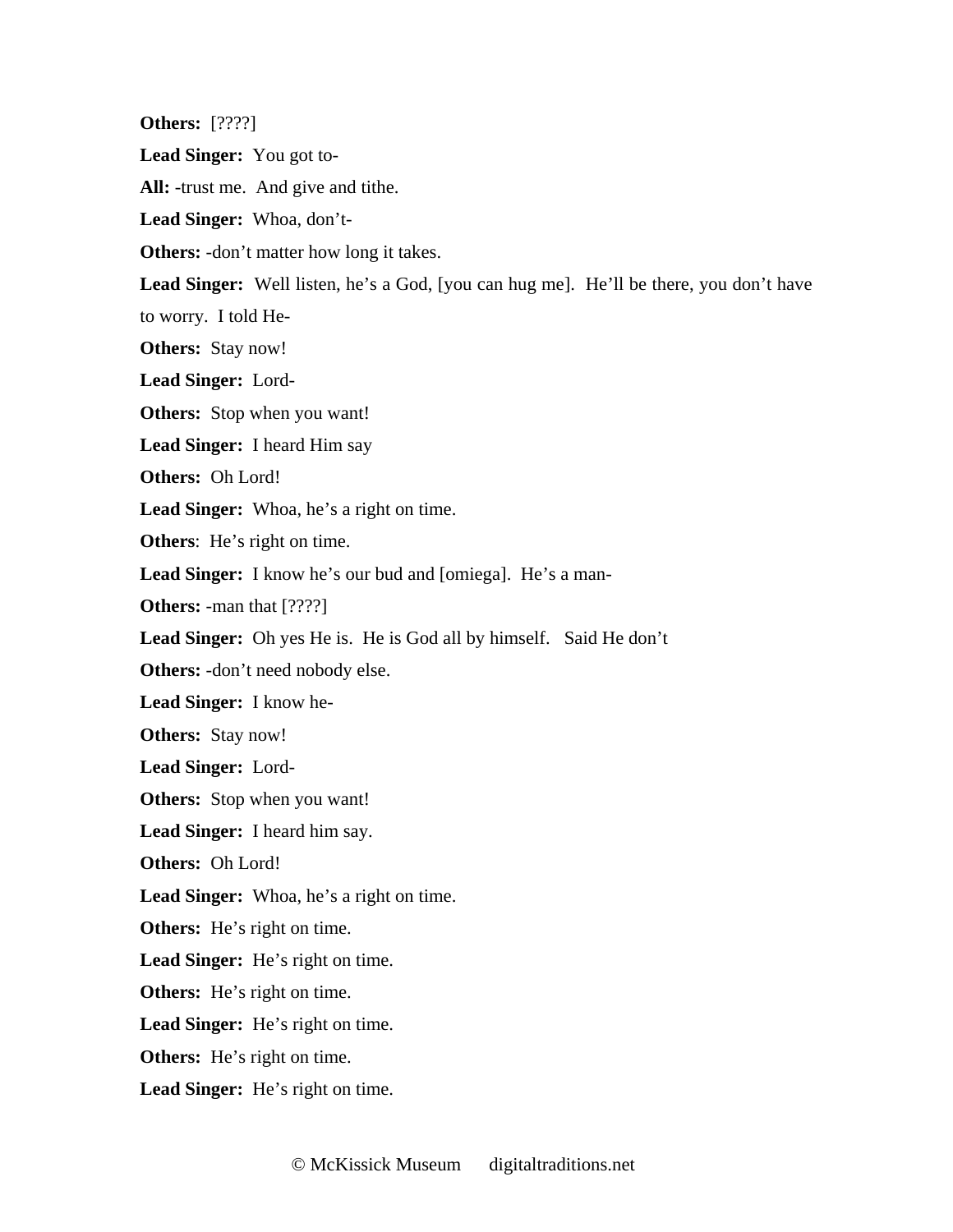**Others:** He's right on time.

**Lead Singer:** He's right on time.

**Others:** He's right on time.

**Lead Singer:** All you've got to do-

**Others:** He's right on time.

**Lead Singer:** -is call on Jesus.

**Others:** He's right on time.

**Lead Singer:** Said, oh Jesus.

**Others:** He's right on time.

**Lead Singer:** Said, oh Jesus.

**Others:** He's right on time.

**Lead Singer:** Said, oh Jesus.

**Others:** He's right on time.

**Lead Singer:** I said, oh Jesus.

**Others:** He's right on time.

**Lead Singer:** I remember one day-

**Others:** He's right on time.

**Lead Singer:** -I didn't know nothing about him.

**Others:** He's right on time.

**Lead Singer:** I got on my knees-

**Others:** He's right on time.

**Lead Singer:** -and begin to [????] Him.

**Others:** He's right on time.

**Lead Singer:** I said, oh Jesus!

**Others:** He's right on time.

**Lead Singer:** I said, oh Jesus!

**Others:** He's right on time.

**Lead Singer:** I want you to take me.

**Others:** He's right on time.

**Lead Singer:** I want you to use me.

**Others:** He's right on time.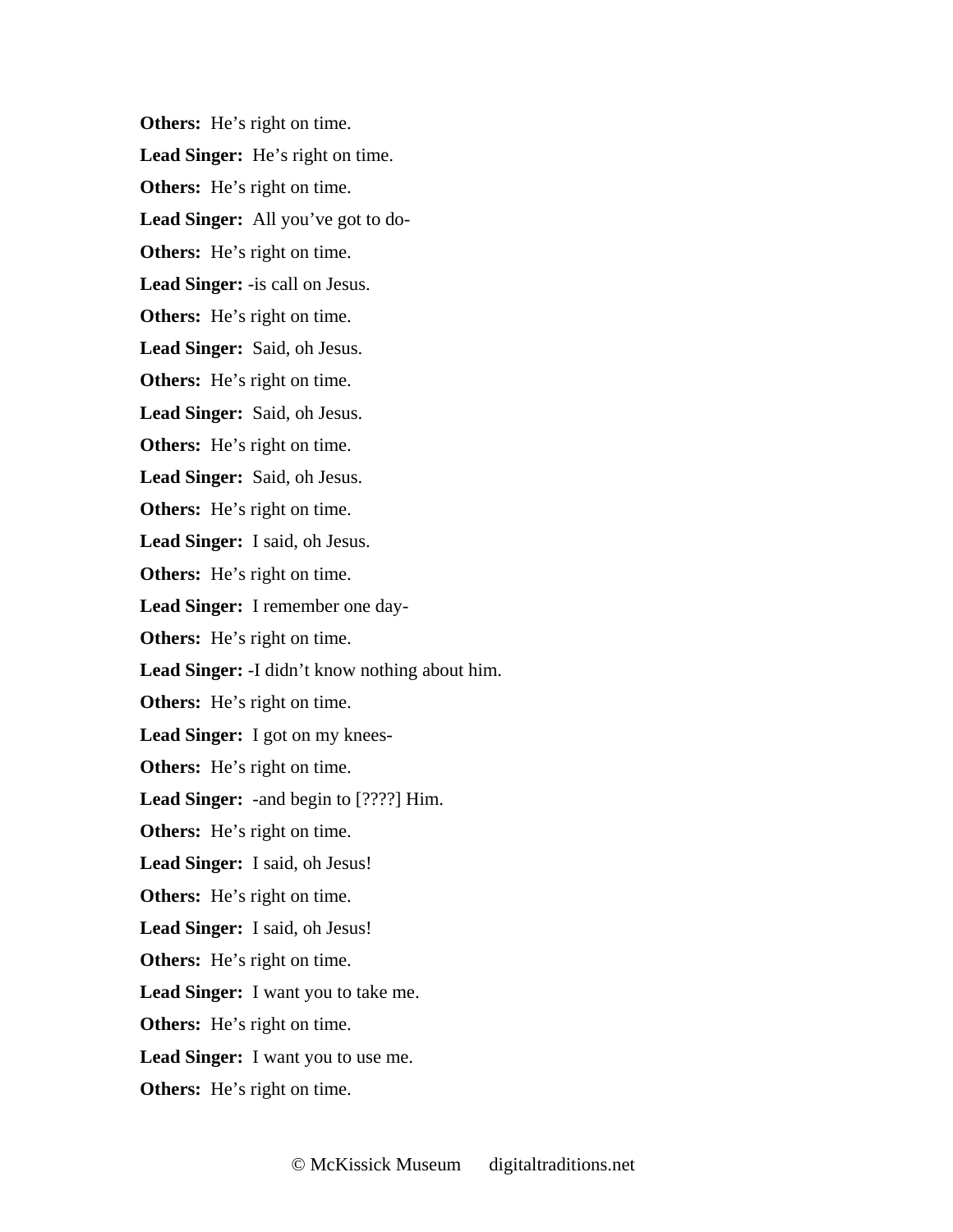**Lead Singer:** Things I used to do-**Others:** He's right on time. **Lead Singer:** -I don't do no more. **Others:** He's right on time. **Lead Singer:** Place I used to go-**Others:** He's right on time. **Lead Singer:** I don't go no more. **Others:** He's right on time. **Lead Singer:** I said, oh Jesus **Others:** He's right on time. **Lead Singer:** I said, oh Jesus **Others:** He's right on time. **Lead Singer:** Whoa Jesus! **Others:** He's right on time. **Lead Singer:** Oh oh oh Jesus. **Others:** He's right on time. **Lead Singer:** I know He-**Others:** -lay down! **Lead Singer:** Lord. **Others:** Stop when you want! **Lead Singer:** I heard him say. **Others:** Oh Lord! **Lead Singer:** Whoa, he's a right on time. **Others:** He's right on time.

**3. "Operator" (02:02) Lead Singer:** Lord, operator-**Others:** -Operator **Lead Singer:** Don't miss me now-**Others:** -Don't miss me now. **Lead Singer:** Get me-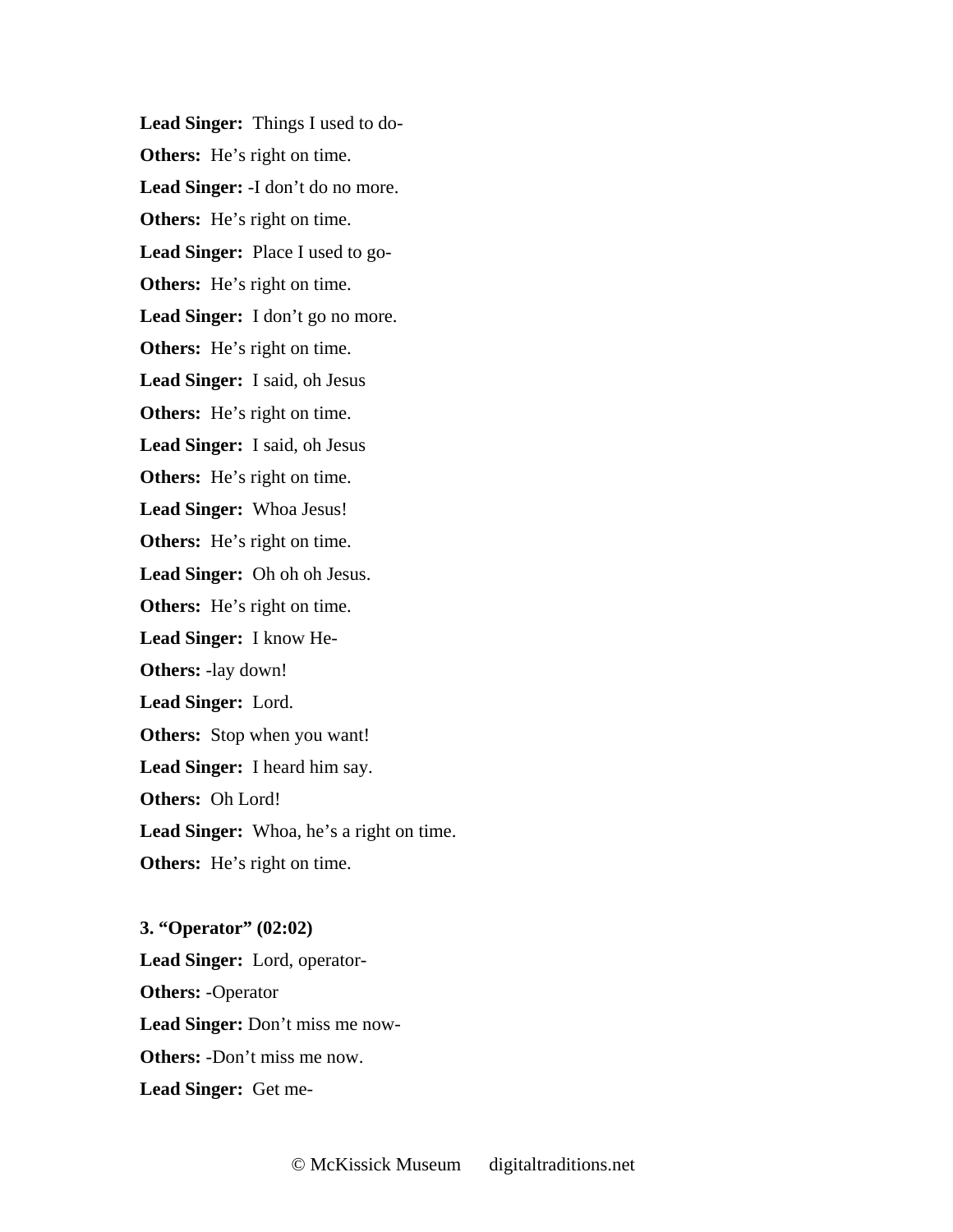**All:** -Jesus on the line. **Lead Singer:** Whoa, operator-**Others:** -Operator. **Lead Singer:** Go and get me Jesus **Others:** -Get me Jesus on the line. **Lead Singer:** Good God the Mighty Zion now, operator **Others:** -Operator. **Lead Singer:** Don't miss me now **Others:** -Don't miss me now. **Lead Singer:** Get me-**All:** -Jesus on the line. **Lead Singer:** So that I can call him up-**Others:** -call him up! **Lead Singer:** Oh yeah-**Others:** -call him up! **Lead Singer:** Yeahhh! **Others:** Say really what you want. **Lead Singer:** Whoa, said one of these mornings-**Others:** Operator. **Lead Singer:** -And it wont be long. **Others:** Operator. **Lead Singer:** You're gonna look for me-**Others:** Operator. Lead Singer: I'll be goin' on home. **Others:** Operator. **Lead Singer:** Goin' on to Heaven. **Others: Operator. Lead Singer:** Heaven to sing and shout. **Others: Operator. Lead Singer:** Ain't nobody there-**Others:** Operator.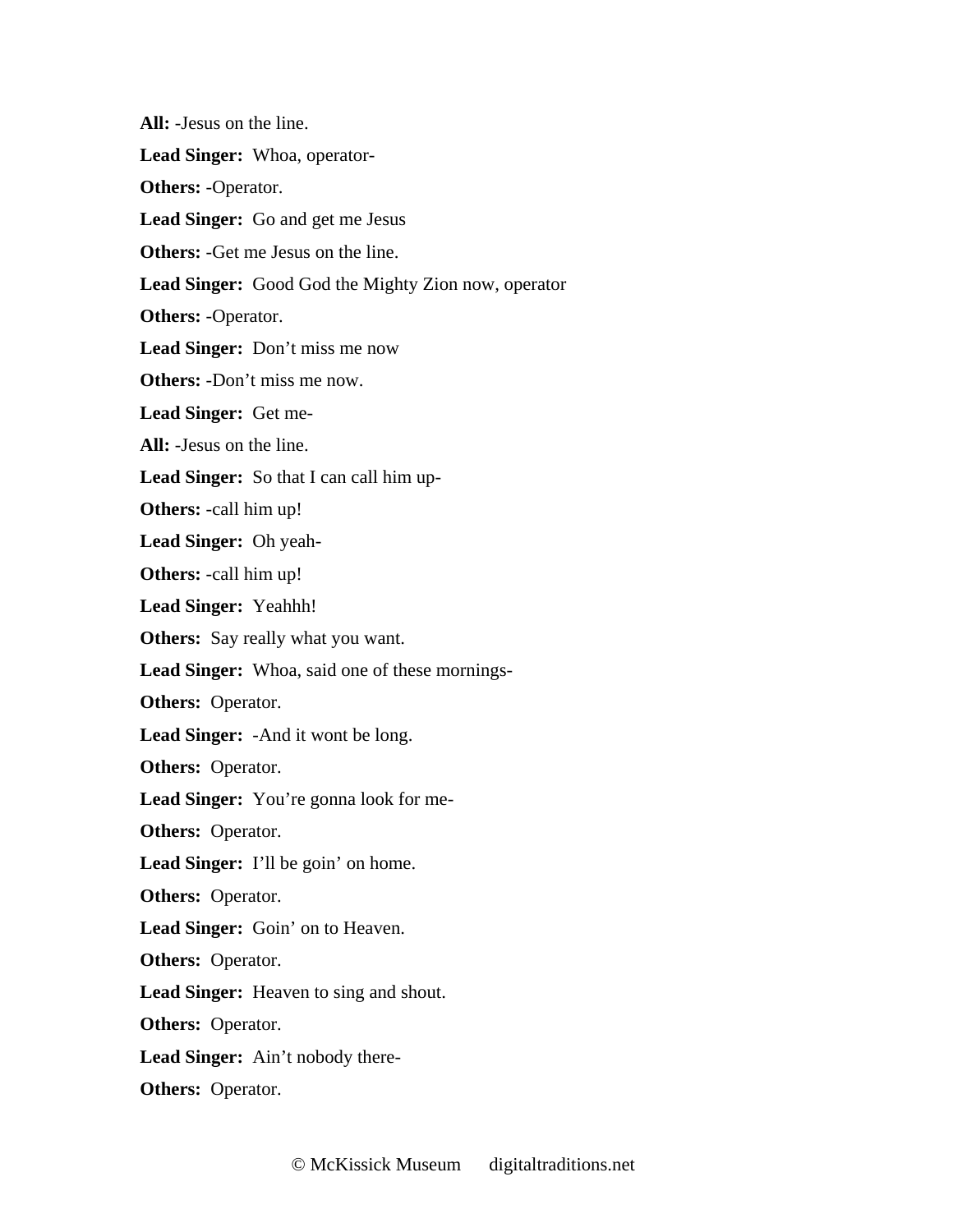**Lead Singer:** -that would turn me out. **Others:** Operator. **Lead Singer:** Gonna look up David-**Others:** Operator. **Lead Singer:** -in the heat of the day. **Others:** Operator. **Lead Singer:** Let me [tune] up his heart-**Others:** Operator. **Lead Singer:** -and begin to pray. **Others:** Operator. **Lead Singer:** Operator. **Others:** Operator. **Lead Singer:** Lord, operator. **Others:** Operator. **Lead Singer:** Said get me Jesus-**Others:** -Jesus on the line **Lead Singer:** Yeahhh, operator-**Others:** Operator **Lead Singer:** Goin' get me Jesus on the line-**Others:** -Jesus on the line. **Lead Singer:** Good God the Mighty Zion now, operator-**Others: -**Operator. Lead Singer: Go on and [????] miss me now-**Others: -**Operator. **Lead Singer:** Goin' get me Jesus on the line-**Others: -**Jesus on the line. **Lead Singer:** So that I can call Him up-**Others:** -Call Him up. **Lead Singer:** Oh yeah! **Others:** -Call Him up. **Lead Singer:** Yeah yeah!